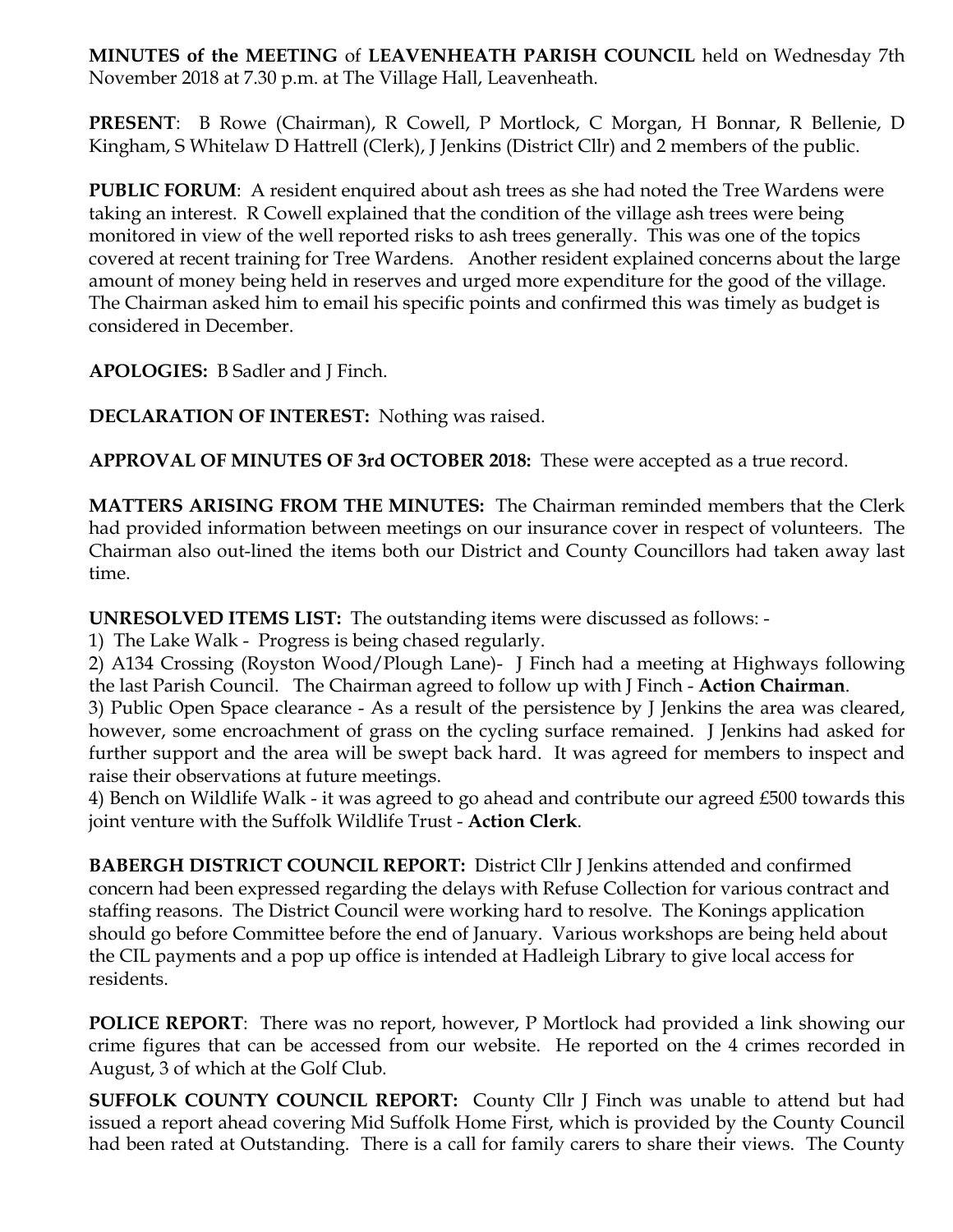Council are now consulting over budget for next year as considerable savings are required. Parents are urged to have their say in the school admissions consultation.

**CORRESPONDENCE:** The correspondence report had been issued ahead of the meeting and key areas were discussed. The Clerk was thanked for sharing various communications during the month including correspondence relating to the Refuse delays.

**NEIGHBOURHOOD PLANNING/ HOUSING NEEDS SURVEY:** Members discussed the meeting held earlier with Paul Bryant from the District Council on the subject. Following discussion, it was agreed to arrange a Meeting in the Village Hall for the New Year to test the views of the Village for a Neighbourhood Plan and the level of participation towards forming one. R Bellenie, D Kingham, C Morgan and S Whitelaw agreed to arrange the Village Meeting - **Action**.

**HIGHWAYS**: There was nothing new to report.

**FINANCE:** The bank balances as at 7th November 2018 were **£39219.18** in the Community Account, **£15407.68** in the Reserve Account making a total of **£54626.86.**

The Risk Assessment Policy was discussed and approved. A donation of £150 was agreed in response to the request from Sudbury Citizens Advice for financial assistance - **Action Clerk to arrange payment at the December Meeting.** Information was awaited in respect of the dog bins, so this was agreed as an Agenda item for December - **Action Clerk**.

## **The following were authorised for payment: -**

| Chq 101528 | 409.24 | D K Hattrell               | Clerk's Salary         |
|------------|--------|----------------------------|------------------------|
| Chq 101529 | 97.20  | <b>Inland Revenue Only</b> | Clerk's Deductions     |
| Chq 101530 | 163.96 | <b>SCC Pension ACC</b>     | Clerk's Pension        |
| Chq 101531 | 194.40 | Tree & Lawn Co Ltd         | Village Green (VG)     |
| Chq 101532 | 126.00 | Anglia Inspection Serv.    | Playgd Inspection - VG |
| Chq 101533 | 13.11  | P Mortlock                 | Expenses               |
| Chq 101534 | 15.00  | R Cowell                   | Tree Warden Training   |
| F/T        | 500.00 | Suffolk Wildlife Fund      | Contribution for bench |

**Total £1503.91**

**REPORTS FROM ORGANISATIONS AND REPRESENTATIVES :** Reports were given from the Village Green, Village Hall and Footpaths. The Playground Inspection had taken place. The hedge cut had been ordered at the Village Green. The meeting was reminded that expenditure has been committed in respect of benches and dog bins. The Christmas Cinema showing planned at the Village Hall is proving popular.

## **IDEAS TO IMPROVE THE VILLAGE:** Nothing was raised.

**REPORTS AND QUESTIONS FROM CHAIRMAN AND MEMBERS**: The Chairman out-lined arrangements for Remembrance. Further support for the Tree Wardens was being sought. The meeting closed at **9.09 p.m**.

## **Planning Meeting on 7th November 2018**

*The following decisions were confirmed by the Planning Authority: -*